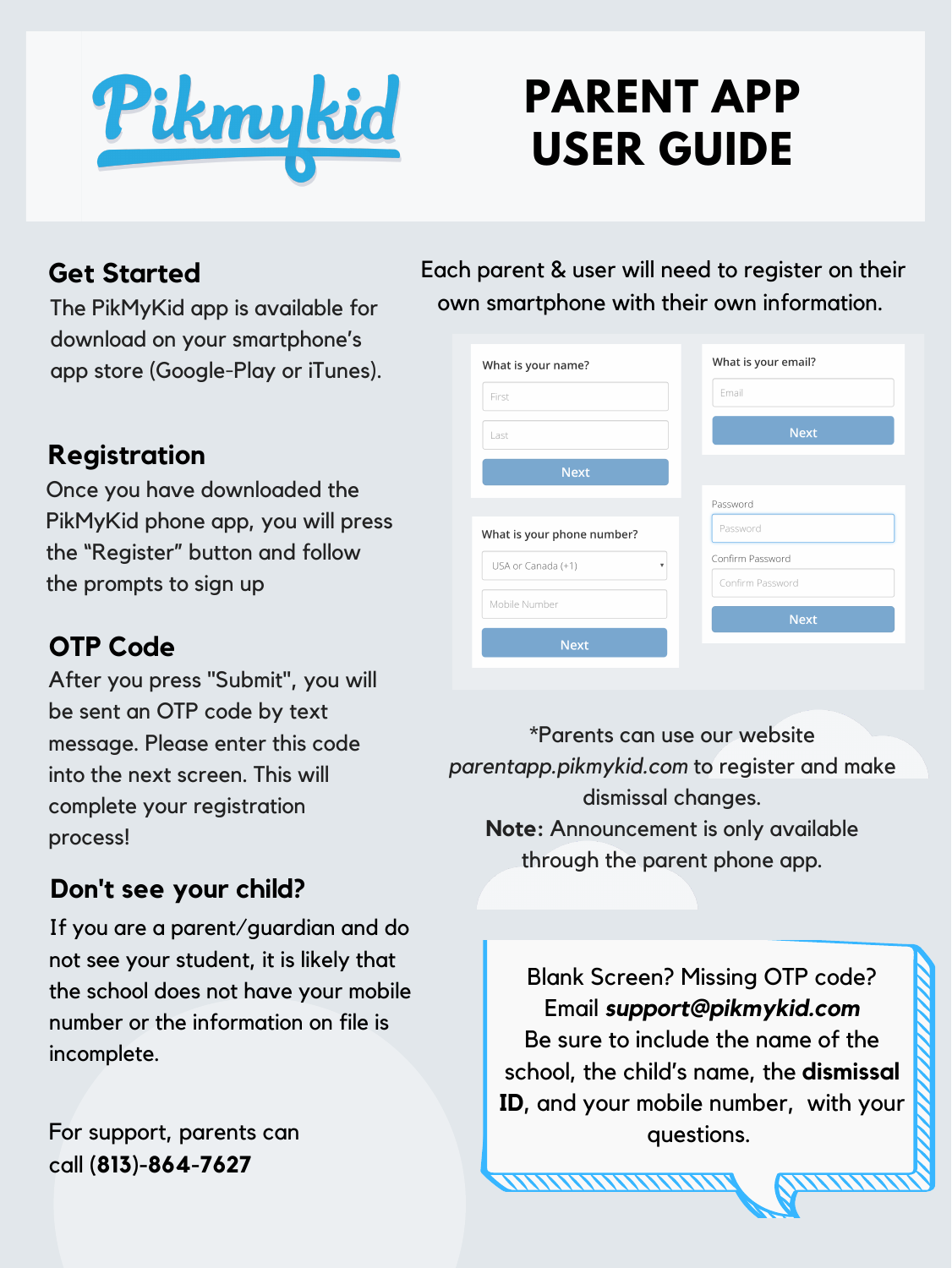

# **PARENT APP USER GUIDE**

## **Q How do <sup>I</sup> add <sup>a</sup> change to my child's dismissal schedule?**

## **Q How do <sup>I</sup> announce my arrival to the school?**

1) Parents can only announce at school, during the **set dismissal hours** if the school has the Announce feature enabled on the school portal.

2) Make sure your phone's location services are enabled on both your phone and your PikMyKid parent app.

3) Stop at the stop sign and select the GREEN ANNOUNCE button.

2) Select "Change Pickup Mode", "Delegate to Another Person", or "After - School Programs" and follow instructions on the screen depending on the choice of dismissal. Decide if it is a recurring change—if so, for how long and how often (weekly, daily, monthly etc).

1) Select the pencil icon in the corner next to the school name --> Select the Edit button next to child's name. Select OK on the next screen to display your child's calendar--> choose the date for the change

3) Select "Save Pickup Change" to submit. You and the school will be able to see the changes on your child's calendar!

## **Q How do <sup>I</sup> manage my delegates?**

1) Select the three bars at the top right corner to access your app menu, then select Manage Delegates.

2) Select **Add Delegate** to create a new contact. You can also Edit, Delete or Block delegates as needed. \*Blocked delegates will still be on your contacts but they won't be visible on your list when adding a Delegation to your child's calendar.

Note: Delegates are not able to see your child on their app until you assign them to your child's calendar for specific dates.